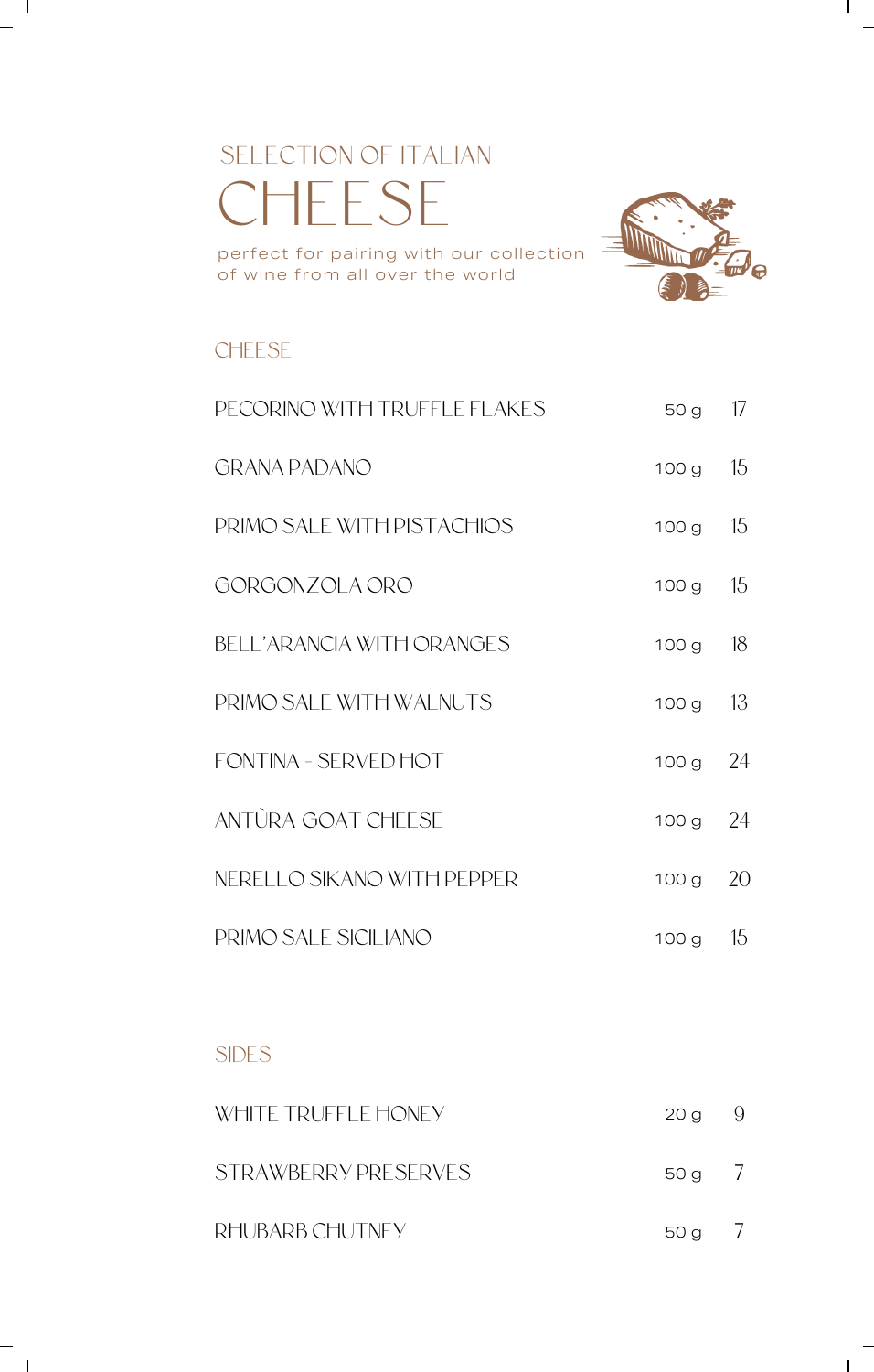# SELECTION OF ITALIAN HAM

perfect for pairing with our collection of wine from all over the world

## HAM

 $\mathbf{I}$ 

 $\sim$  1

| BRESAOLA PUNTA D'ANCA<br>DRIED BEEE              | 50 g             | 18 |
|--------------------------------------------------|------------------|----|
| PROSCIUTTO DI SAN DANIFI F<br>AGED FOR 24 MONTHS | 50 g             | 18 |
| SALAMI SPIANATA WITH A TRUFFLE                   | 50 <sub>g</sub>  | 13 |
| SALAMLEETTA D'ABRUZZO                            | 50 <sub>g</sub>  | 20 |
| MORTADELLA WITH TRUEELES                         | 100 <sub>g</sub> | 17 |
| SALAMI APPENINO SORRENTINO                       | 50g              | 13 |
| GUANCIAI E WITH BI ACK PEPPER                    | 50 g             | 9  |

 $\mathbf{I}$ 

 $\mathbf{I}$ 

## SIDES

| ARTICHOKES IN OLIVE OIL | 100 g $12$ |  |
|-------------------------|------------|--|
| DRIED TOMATOES          | 100 g $13$ |  |
| TAGGIASCA OLIVES        | $100 g$ /  |  |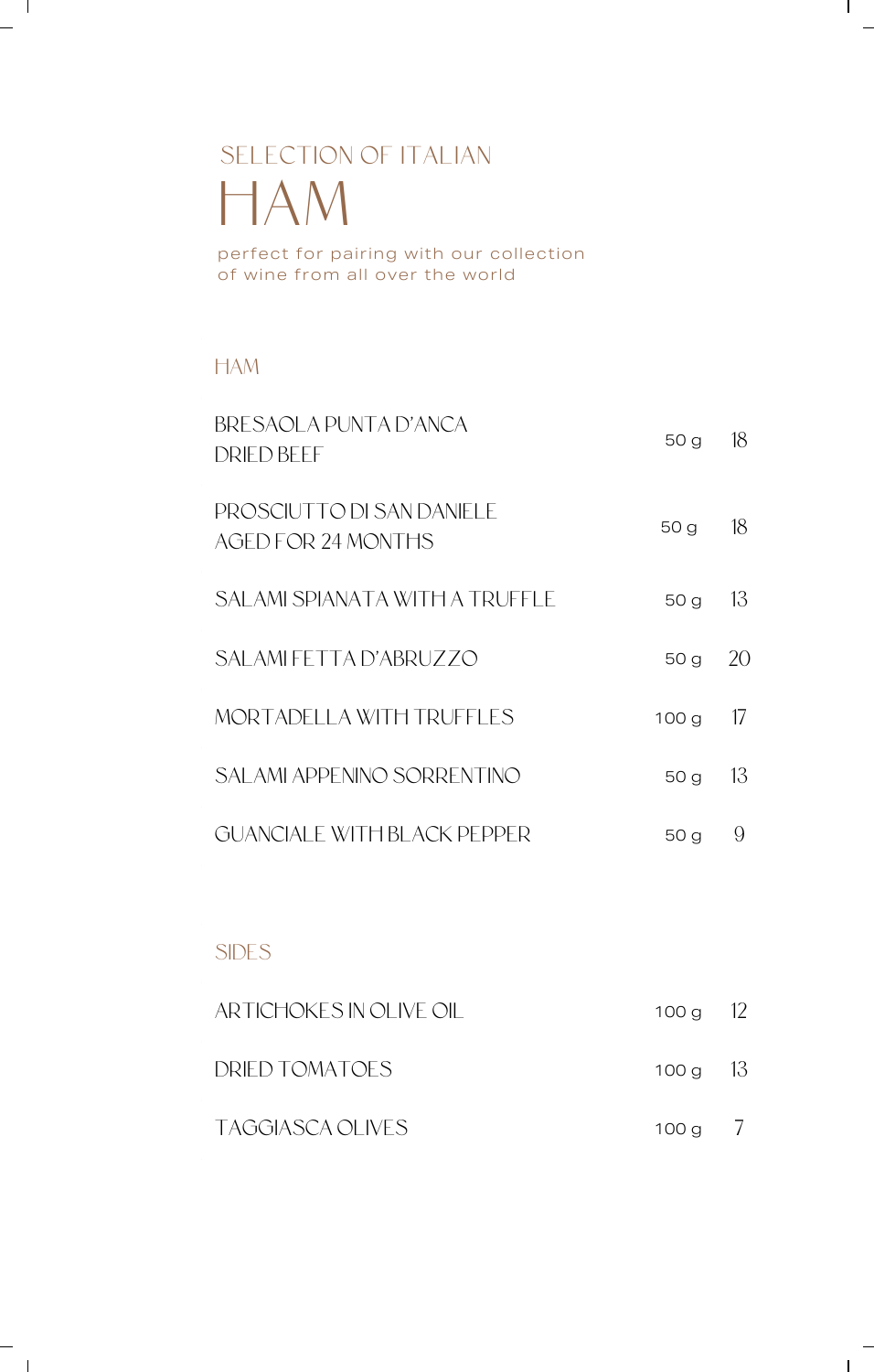# STARTERS

 $\mathbf{I}$ 

 $\mathbf{I}$ 

 $\sim$  1

 $\overline{\phantom{a}}$   $\overline{\phantom{a}}$ 

| BRUSCHETTA WITH FONTINA CHEESE<br>tomato / garlic / basil / extra vergine olive oil                                                   | 29 |
|---------------------------------------------------------------------------------------------------------------------------------------|----|
| VITELLO TONNATO VEAL WITH TUNA<br>tuna / capers / basil muffin / dried tomato /<br>olive mayonnaise                                   | 48 |
| <b>SHRIMPS WITH PARSLEY</b><br>wine and butter emulsion sauce / garlic /<br>peperoncino olive oil / crusty French baguette with herbs | 45 |
| BEFF TENDERI OIN CARPACCIO<br>WITH A BLACK TRUFFI F<br>Piedmont truffle / rocket / Terra di Bari olive oil / parmesan                 | 49 |
| EGGPLANT TARTARE<br>peperonata / dried tomatoes / apricots / hazelnut /<br>green bean                                                 | 39 |
| SHRIMPS WITH WATERMELON<br>pineapple chutney / peach mustard /<br>asparagus / rosemary                                                | 46 |
| BRESAOLA DRIED BEEF<br>porcini mushroom / polenta / mixed greens / garlic /<br>parsley / pine nuts / porcini powder                   | 49 |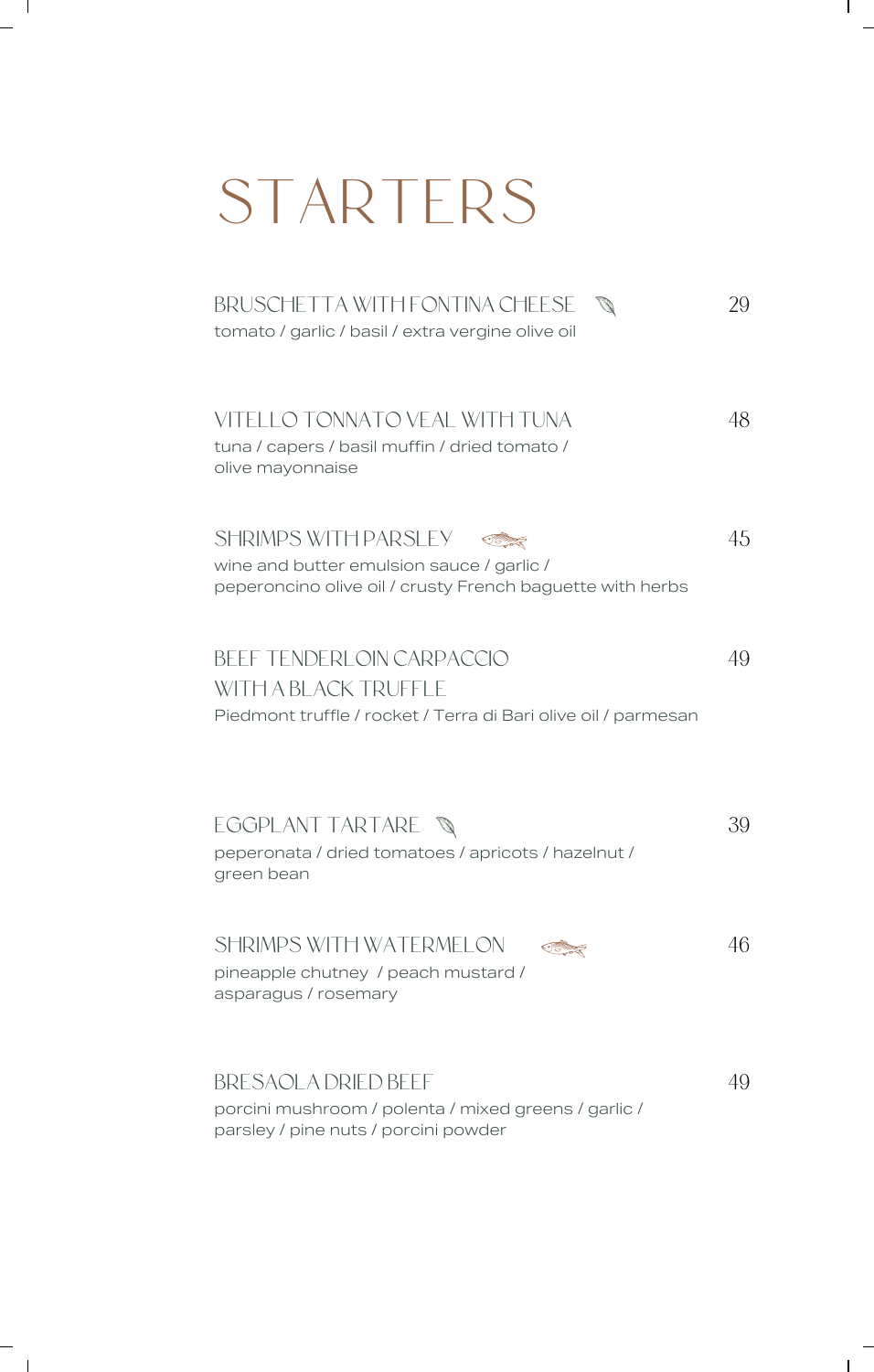



## CACCIUCCO ALLA LIVORNESE TUSCAN SOUP sea fish / mussels / shrimps / white wine / garlic /

peperoncino / tomatoes / rustic bread with herbs

GREEN MINESTRONE SOUP \

24

26

45

 $\mathsf{l}$ 

### pea / spinach / broccoli / green bean / feta cheese / mango / crème fraîche

CREAMY ROASTED YELLOW

#### BELL PEPPER SOUP WITH SAFFRON

green pea fritter / white chocolate / ricotta cheese / almonds

# SALADS



38

crispy Parma ham / green-legged partridge egg / aioli sauce / pine nuts

POTATO SALAD WITH CORN FED CHICKEN

### MIXED GREENS WITH SHRIMPS

44

35

 $\mathbf{I}$ 

AND BABY SQUID

mixed Italian greens / white sesame / lemon grass / mango and coconut sauce / cilantro

## GORGONZOLA CHEESE SALAD

mixed greens / tomato / strawberries / raspberries / walnuts / strawberry balsamic vinaigrette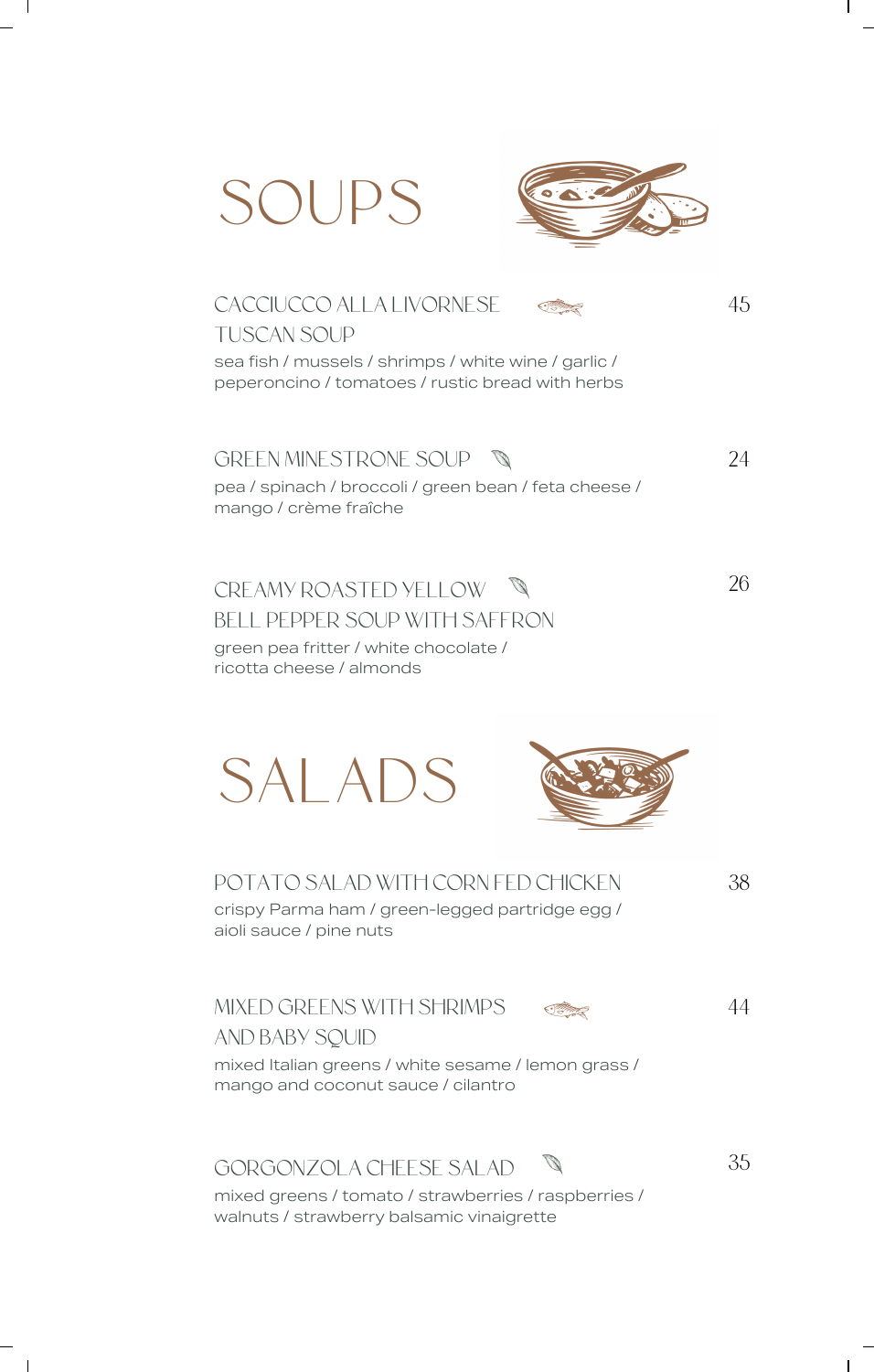| PASTA                                                                                                                               |     |
|-------------------------------------------------------------------------------------------------------------------------------------|-----|
| SPAGHETTI CARBONARA<br>egg yolks / pancetta / grana padano cheese / pecorino<br>romano cheese / black pepper                        | 29  |
| SPAGHETTI OLIO E PEPERONCINO<br>olive oil / garlic / parsley / hot pepper                                                           | 25  |
| RISOTTO WITH BURRATA<br>carrot purée with yuzu juice / black rice waffle / roasted<br>baby carrots / Thai basil                     | 49  |
| PAPARDELLE WITH BLACK TRUFFLE CREAM SAUCE<br>ragù di salsiccia piccante / tomato cream sauce / baby<br>spinach/ parsley             | 45  |
| SPAGHETTI WITH SHRIMPS AND BABY SQUID<br>shrimps / baby squid / garlic / parsley /<br>white wine / olive oil                        | -59 |
| TAGLIATELLE WITH ZUCCHINI PESTO<br>zucchini / pecorino cheese / pine nuts / basil / extra<br>vergine olive oil                      | 39  |
| <b>BUCATINI WITH CHANTERELLE</b><br>MUSHROOMS AND SHRIMPS<br>parsley and dill pesto / cherry tomatoes / creamy<br>chanterelle sauce | 52  |
| GNOCCHI WITH A FRESH TRUFFLE<br>white truffle cream sauce / porcini mushrooms /                                                     | 66  |

 $\mathbf{I}$ 

parmesan / butter / truffle olive oil

 $\mathbf{I}$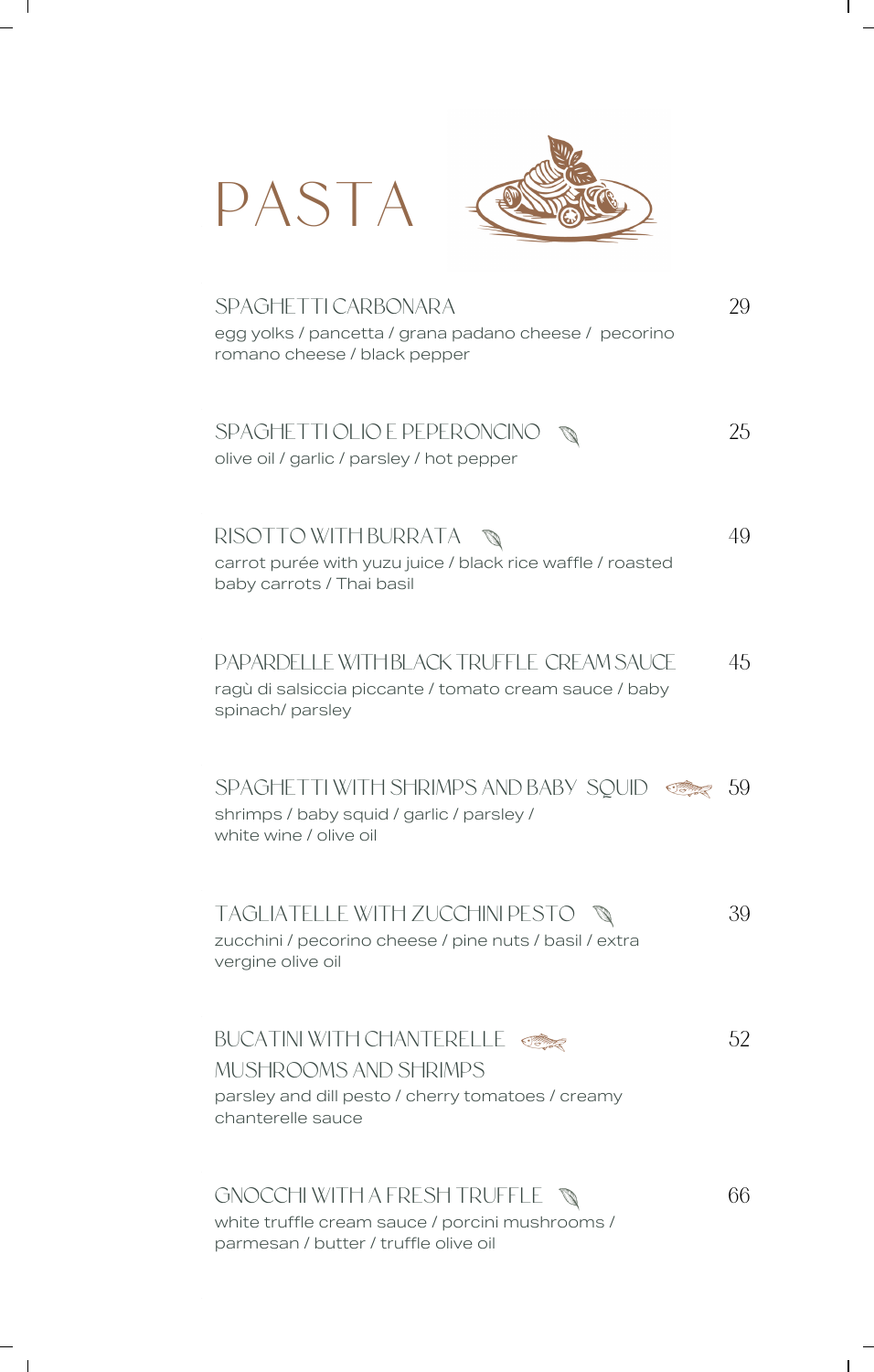# FISH AND SEAFOOD MAIN COURSE

 $\mathbf{I}$ 

 $\blacksquare$ 

FJORD TROUT WITH ZUCCHINI 64 I green tapioca / confit potato / butter sauce / dill / cucumber

CATFISH IN WHITE WINE garlic and shallot purée / sweet potato / sugar snap pea / baby carrots 62

HERB CRUSTED HALIBUT <u>Strage</u> vitelotte potato / green pea cream sauce / basil / lemon / spinach / cauliflower

GRILLED KING PRAWNS <u>Standard</u>

mixed greens / cherry tomato / cucumber / red onion / papaya and mango salsa



 $\mathbf{I}$ 

67

 $\mathbf{I}$ 

79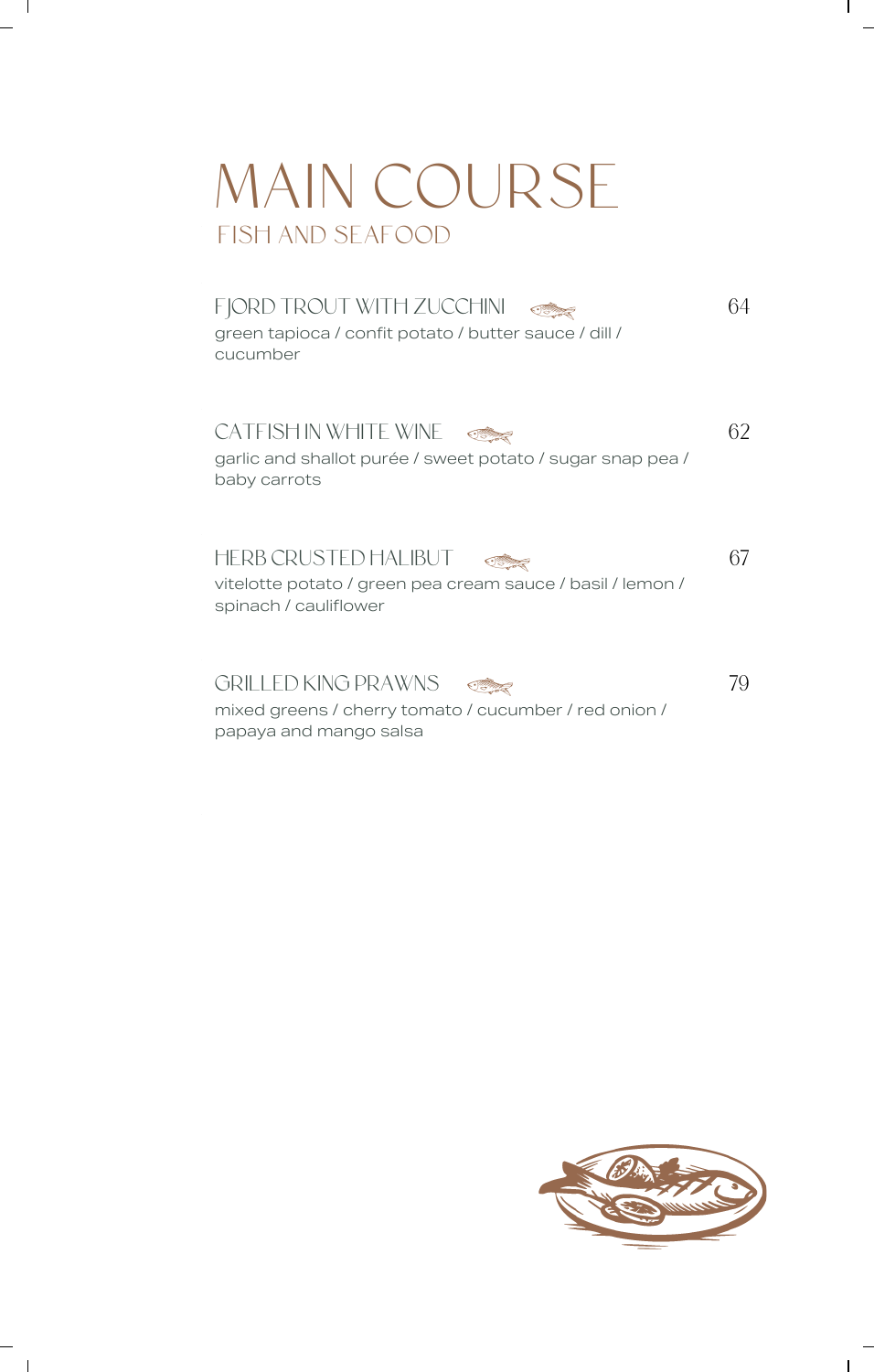# MAIN COURSE MEAT

 $\mathbf{I}$ 

 $\mathbf{I}$ 

#### BEEF TENDERLOIN STEAK 125

chanterelle mushrooms in butter / spinach gnocchi / mushrooms and herbs sauce / broad been / spinach

#### PUŁAWY REGION PORK LOIN / SALTIMBOCCA polenta / crispy Parma ham / glazed carrot purée / sage 52

72

 $\mathbf{I}$ 

 $\mathbf{I}$ 

GUINEA FOWL BREAST kohlrabi / bean / cauliflower purée / curry / roasted sweet potatoes / apple chutney

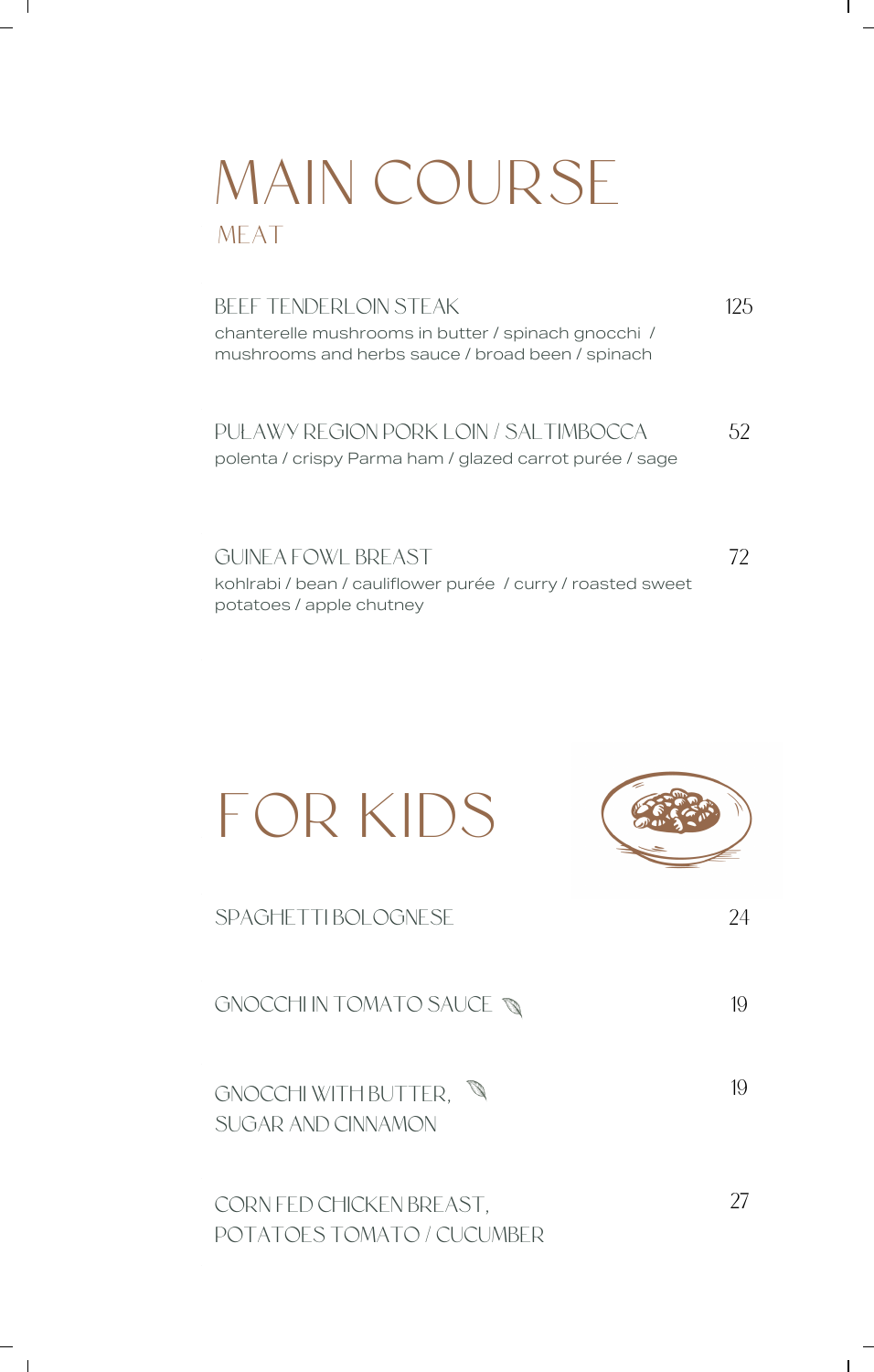# DESSERTS

 $\mathbf{I}$ 

| TIRAMISU                                                |  |
|---------------------------------------------------------|--|
| passion fruit ice cream / sponge fingers / mascarpone / |  |
| Grand Marnier liqueur / caramel strawberries            |  |
|                                                         |  |
| WHITE CHOCOI ATE CHEESECAKE                             |  |
| Philadelphia cheese / mascarpone / Malibul liqueur /    |  |
| chocolate sauce / coconut macaron                       |  |
|                                                         |  |
|                                                         |  |
| CHOCOLATE CRÈME BRÛLÉE WITH MANGO                       |  |
| Madagascar dark chocolate / mango /                     |  |
| mini raspberry pavlova                                  |  |

 $\mathsf{l}$ 

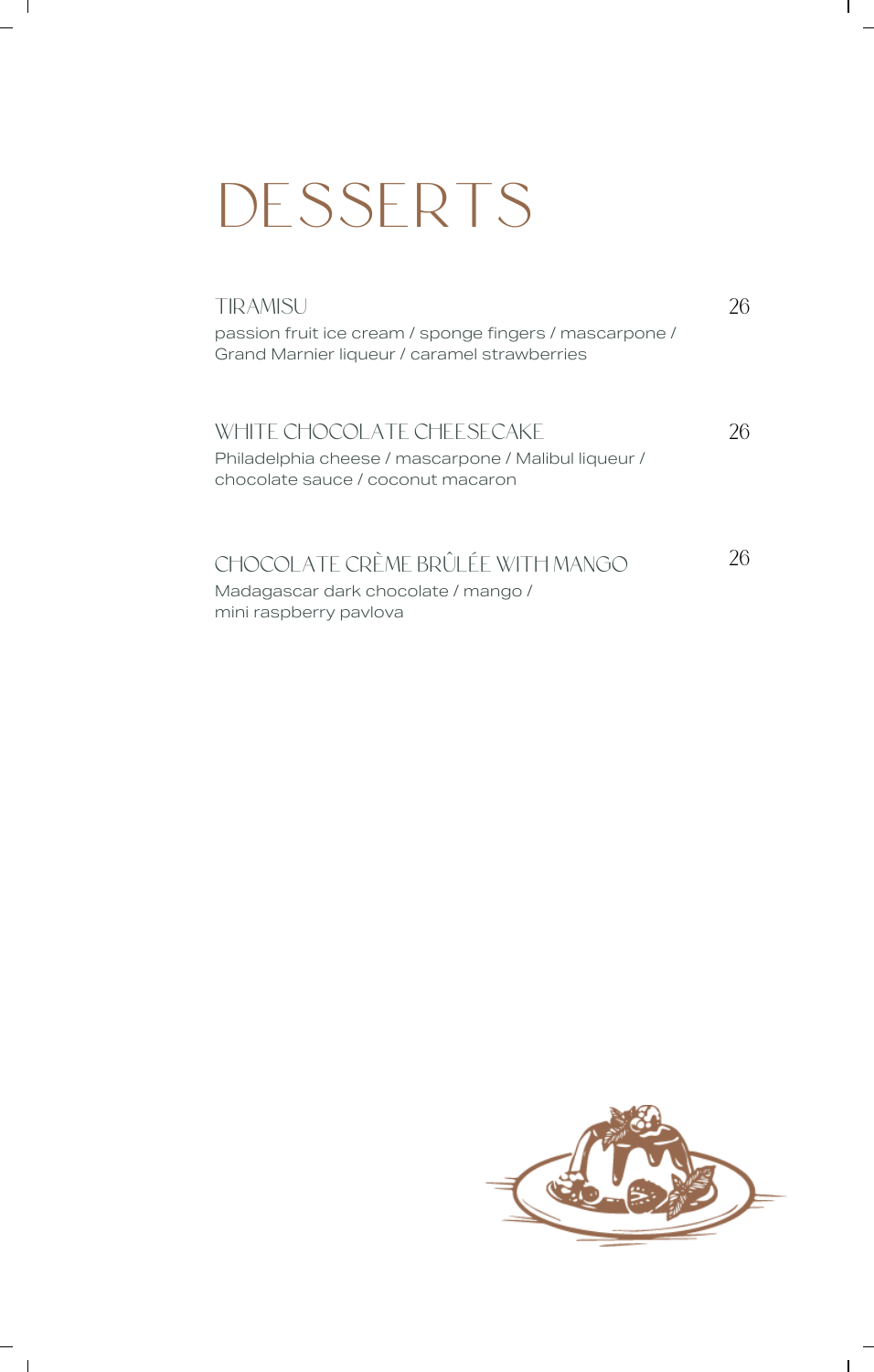# COFFEE

 $\mathbf{I}$ 

 $^{-}$  ,

| <b>ESPRESSO</b>       | 10 <sup>°</sup> |
|-----------------------|-----------------|
| ESPRESSO DOPPIO       | 13              |
| <b>AMERICANO</b>      | 14              |
| CAPPUCINO             | 15              |
| <b>CAFFÈ LATTE</b>    | 16              |
| <b>FLAT WHITE</b>     | 17              |
| <b>AFFOGATO</b>       | 19              |
| <b>ESPRESSO TONIC</b> | 19              |
| <b>ICED COFFEE</b>    | 22              |
|                       |                 |

# SIDES

| PLANT MILK |  |
|------------|--|
|            |  |



 $\mathbf{I}$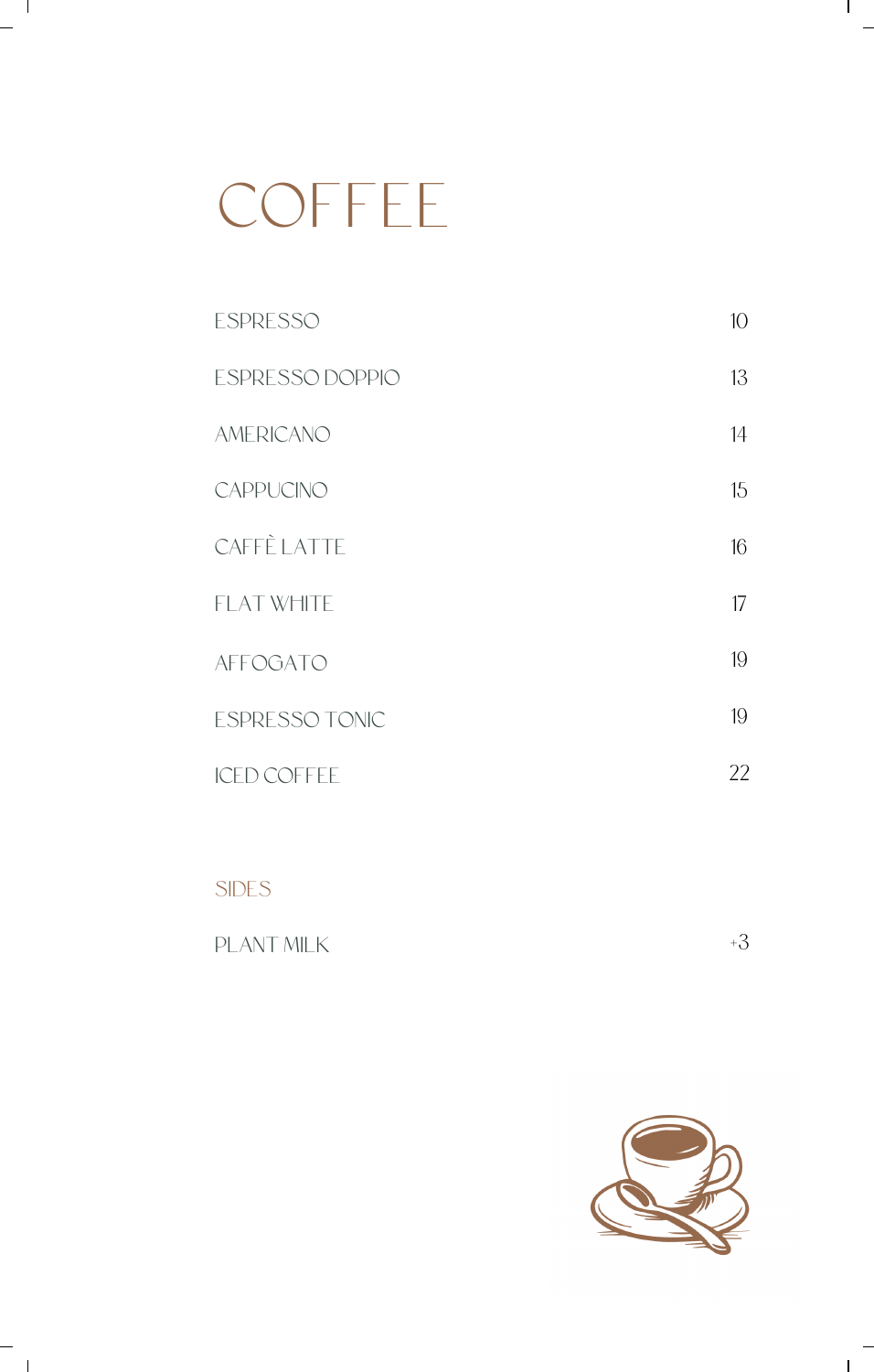# TEA

 $\mathbf{I}$ 

 $\overline{\phantom{a}}$ 

| BI ACK                                                                                                                                                                | 240 ml | 11 |
|-----------------------------------------------------------------------------------------------------------------------------------------------------------------------|--------|----|
| <b>EARL GREY</b>                                                                                                                                                      | 240 ml | 11 |
| <b>GREEN</b>                                                                                                                                                          | 240 ml | 11 |
|                                                                                                                                                                       |        |    |
| MEMORIES OF TUSCANY<br>black tea, orange peel, papaya, liquorice,<br>aroma, pink cornflower                                                                           | 240 ml | 13 |
| SENCHA MILLENIUM<br>green tea, pineapple, mango, cherry, apple,<br>mint, hazelnut, wild rosehip, marigold,<br>mallow flower, sunflower, rose flower,<br>natural aroma | 240 ml | 13 |



 $\mathbf l$